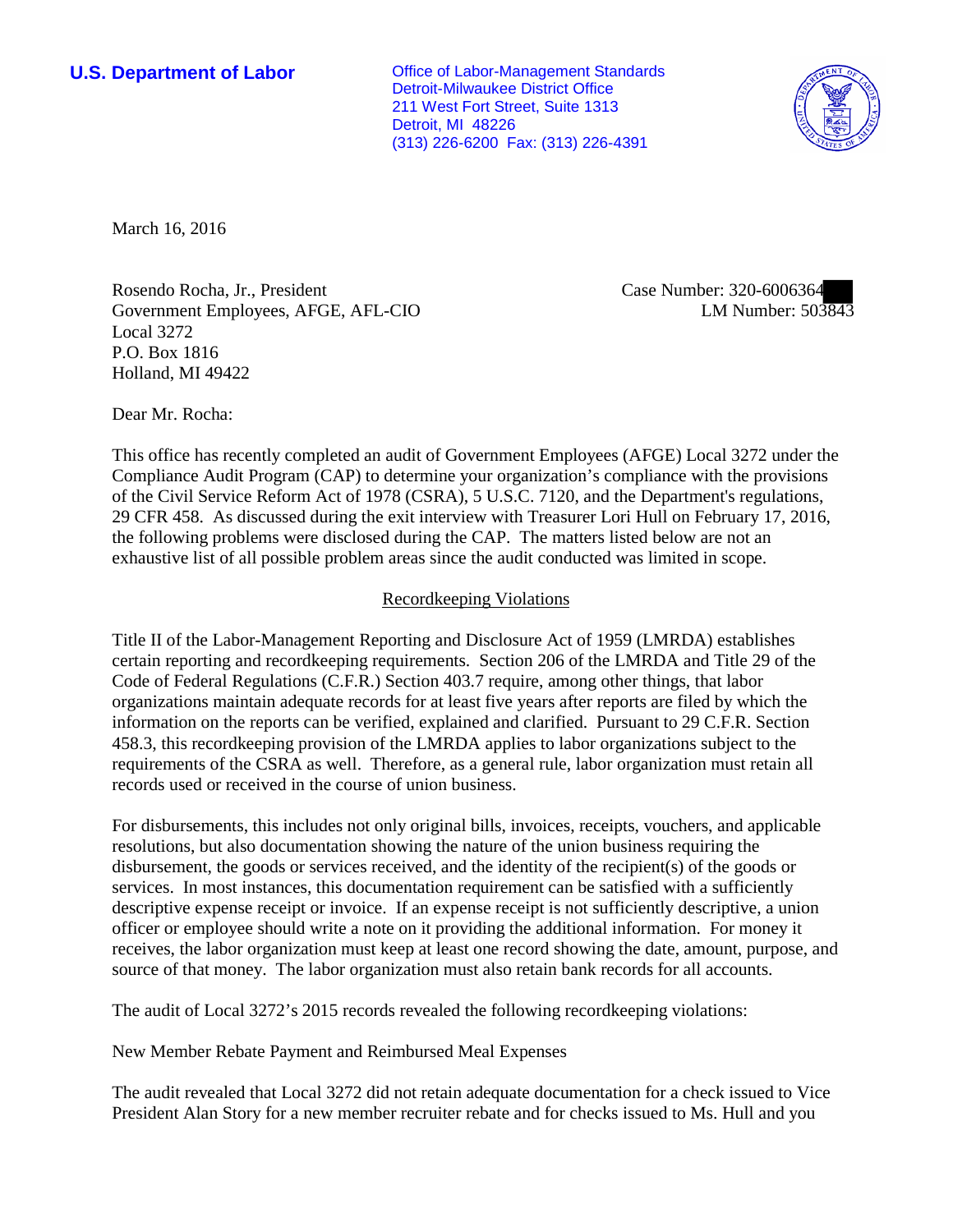for reimbursed meal expenses totaling at least \$221.72. For each rebate check, Local 3272 retained supporting documentation that indicated the new members recruited; however, in the case of the rebate check issued to Mr. Story, Local 3272 only retained the cancelled check in support of the payment, which is not sufficient. The AFGE requires a recruiter rebate form to be maintained for each membership application submitted; such records must be retained by Local 3272 for all recruiter rebate payments. In the case of meal expenses, officers typically did not retain itemized receipts and did not identify the names and titles of the people present for the restaurant charges in the union's records. For example, Local 3272 failed to retain adequate supporting documentation for a \$43.65 meal expense for which you were reimbursed on December 18, 2014. In support of this expense, Local 3272 retained an itemized meal receipt and a voucher stating the purpose of the meal, but failed to identify the names and titles of the people present for the meal in the union records.

As noted above, labor organizations must retain original receipts, bills, and vouchers for all disbursements. The union must maintain itemized receipts provided by restaurants to officers and the union records of meal expenses must include written explanations of the union business conducted and the full names and titles of all persons who incurred the restaurant charges. Also, the records retained must identify the names of the restaurants where the officers incurred meal expenses. These records are necessary to determine if such disbursements are for union business purposes and to sufficiently fulfill the recordkeeping requirement of 29 C.F.R. Section 403.7. The president and treasurer (or corresponding principal officers), who are required to sign your union's LM report, are responsible for properly maintaining union records.

# Reporting Violations

Pursuant to 29 C.F.R. Section 458.3, the reporting requirement under 29 C.F.R. Section 403.2 (see Section 201(b) of the LMRDA) is made applicable to labor organizations subject to the requirements of the CSRA. This provision requires labor organizations to file annual financial reports that accurately disclose their financial condition and operations. The audit disclosed violations of this requirement.

The Labor Organization Annual Report Form LM-3 filed by Local 3272 for the fiscal year ended March 31, 2015, was deficient in that Local 3272 did not include some payments to Mr. Story and you totaling at least \$223 in in Item 24 (All Officers and Disbursements to Officers), Column (E) (Allowances and Other Disbursements). Local 3272's QuickBooks disbursements journal reflected that Mr. Story and you received reimbursements and other payments totaling at least \$19,414; however, the amounts reported in Column E for Mr. Story and you total only \$19,191. During the exit interview, Ms. Hull was not able to explain the reason for this difference, but thought it could be a result of her miscalculating the reportable expenses for Mr. Story and you.

The audit also revealed that Local 3272 reported no payments to employees in Item 46 (Disbursements to Employees); however, received approximately \$1,731.59 in travel expenses to attend the AFGE National Convention, the Local 3272 Health and Safety training in Northern Michigan, and other union functions during the audit year. During the exit interview, Ms. Hull advised that she reported all travel advance payments to non-officers in Item 54 (Other Disbursements). Disbursements to individuals other than officers who receive lost time payments, stipends, allowances, reimbursed expenses, etc., for conducting union business must be reported in